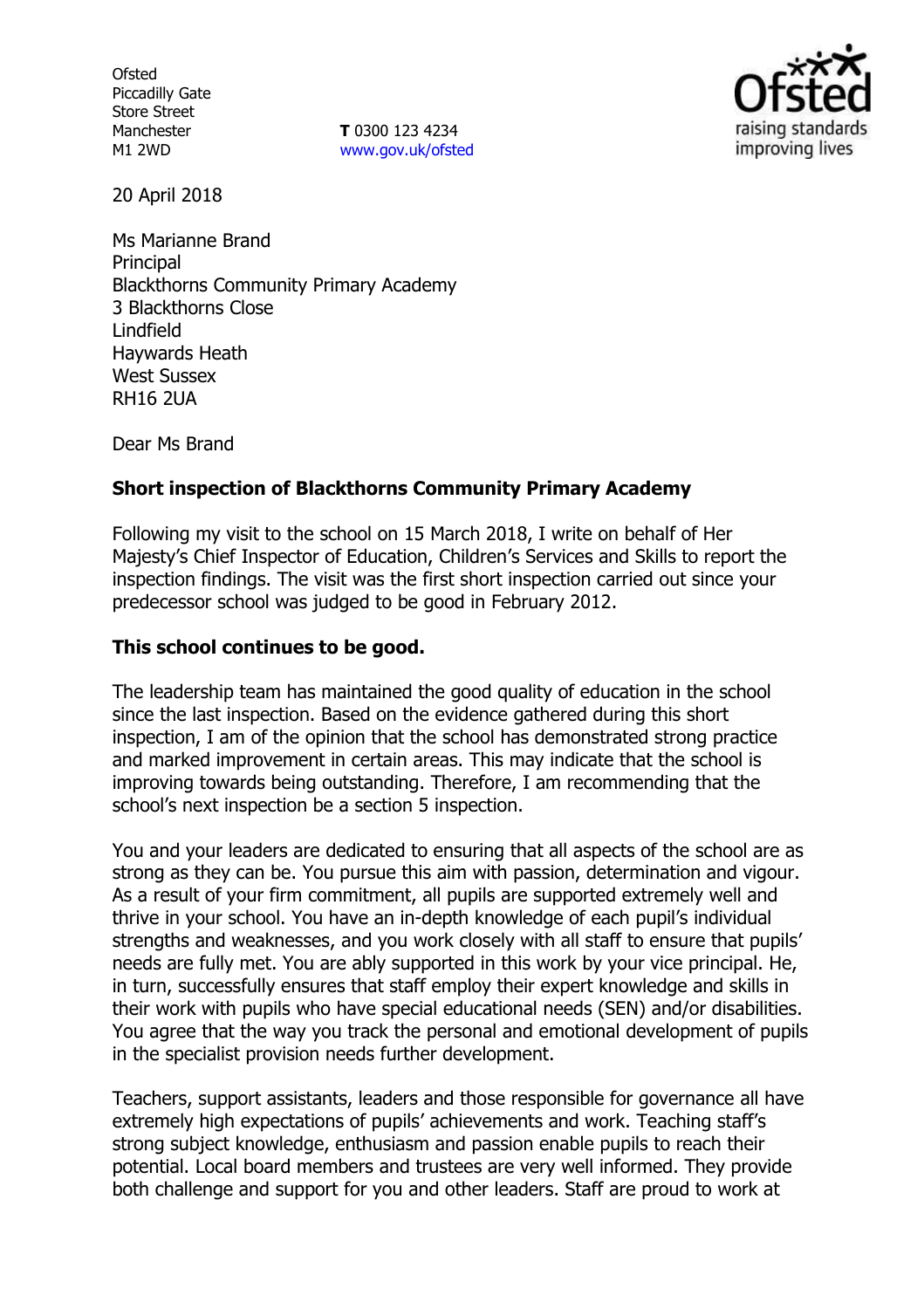

the school. They feel supported and valued by the leadership team.

You and your leaders have an accurate view of the school. As a result, you have put a range of initiatives in place to improve progress in writing, and this has had a positive impact on the way pupils write across the curriculum. Pupils were keen to tell me how much their writing had improved.

You have successfully tackled all the areas for improvement from your previous inspection and strengthened the quality of teaching and learning throughout the school. Teaching across the curriculum is exciting and innovative. You have made sure that pupils benefit from additional specialist subject teaching on a weekly basis. For example, all pupils learn the ukulele. You have increased the role played by leaders at all levels and now have a strong and effective senior leadership team. However, not all subject leaders have had enough time to disseminate new and successful approaches to their colleagues, so that all pupils can benefit.

Pupils are exceptionally well behaved and polite. They participate in a purposeful manner, showing high levels of engagement in class. They are proud of their work and enjoy learning. The school is clean and calm with interesting and stimulating displays. Pupils talked enthusiastically to me about their school and how much they enjoyed the varied, exciting school trips, such as their recent visit to a local nature reserve. Older pupils told me with pride about their roles on the school council and the 'eco committee'. It was clear that they enjoyed, and benefited from, helping their 'Reception buddies'. Parents and carers are overwhelmingly positive about the school. One parent, echoing the views of many, stated that they 'couldn't ask for a better school'.

#### **Safeguarding is effective.**

Leaders have ensured that all safeguarding arrangements in the school are fit for purpose and meet your pupils' specific needs. Records are detailed and of a high quality and staff training is appropriate and up to date. As a result, members of staff are able to spot any problems and deal with them quickly and effectively.

You and your team all have in-depth knowledge of individual pupils and a nurturing approach to the emotional well-being of pupils. Combined, these qualities make a very effective contribution to keeping pupils safe. You often take the lead in liaising with outside agencies. When you deem it necessary, you challenge the local authority's welfare officers to make sure that appropriate support is available for vulnerable pupils.

This is a caring school in which pupils feel safe and have a good level of awareness of how to keep themselves safe, including when they are online. They know who to go to with any concerns and told me that there are 'always staff around who will help us'.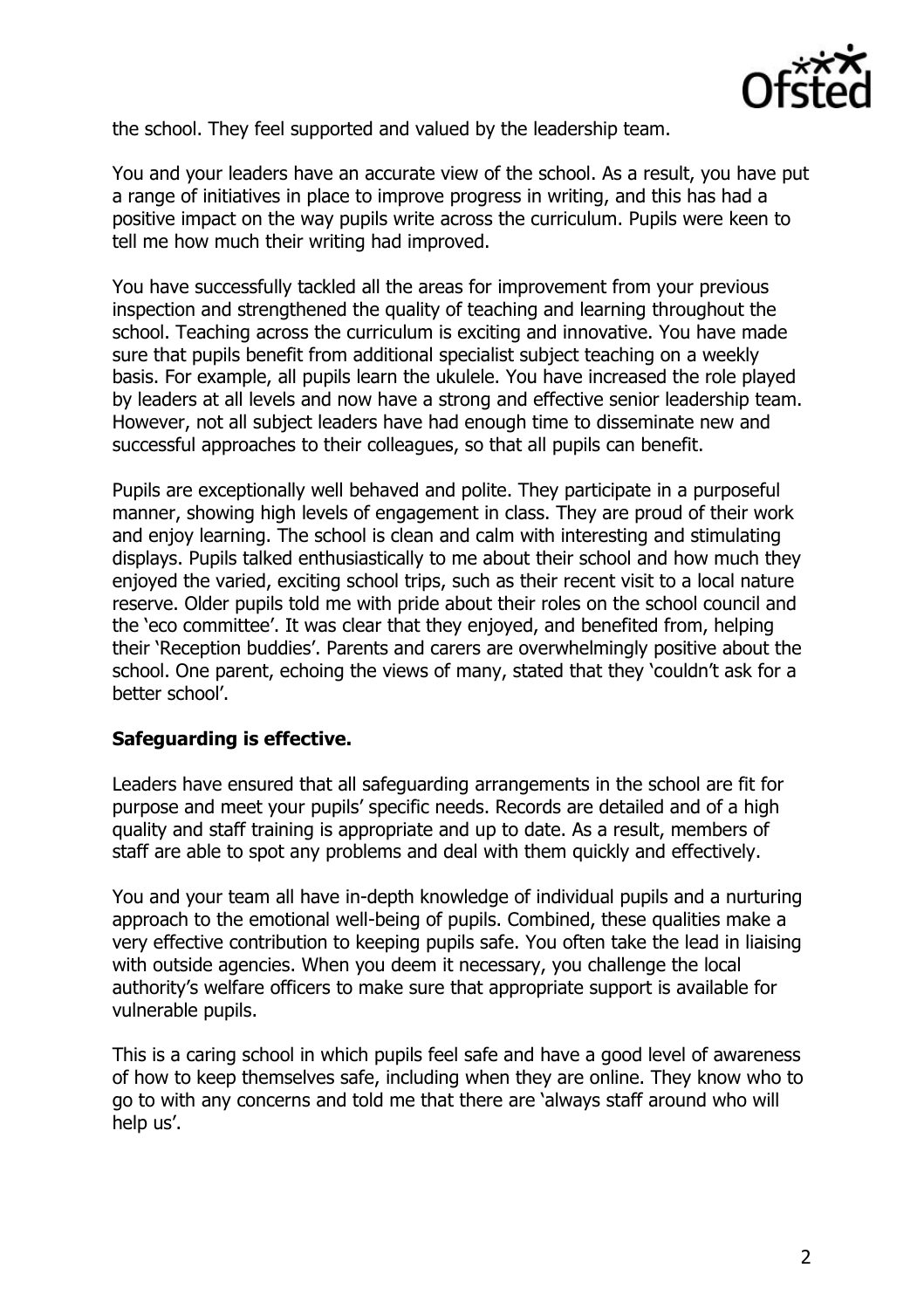

# **Inspection findings**

- Teaching across the school is interesting, exciting and engages pupils, helping them develop their skills. As a result, pupils really enjoy their lessons and are eager to learn. Staff have a thorough understanding of pupils' needs and lessons are made accessible to all. Systems for tracking progress are robust and accurate and assessments are moderated fully within school and externally. Current pupils make strong progress from their starting points and make better than average progress nationally in reading, writing and mathematics. Reading is a particular strength of the school.
- Your recent focus on writing was prompted by a decline in pupils' progress in writing in 2016. Since then, pupils' achievement in writing has improved significantly. A scrutiny of pupils' work demonstrated examples of very strong progress in all subjects in key stages 1 and 2 and in the early years. Pupils' work shows that the quality of their vocabulary and composition is high. There is also clear evidence that pupils write effectively for different purposes and audiences. The pride pupils take in their work is evident in their neat and tidy presentation.
- Regular monitoring allows leaders to effectively track the progress of individual pupils in detail and to challenge and support teachers to improve standards still further. Subject leaders work with teachers to share ideas and approaches, and to moderate pupils' work across the year groups. They are starting to disseminate helpful and innovative strategies that boost pupils' learning. However, the improvements introduced by subject leaders have not had enough time to be fully embedded throughout the school.
- The proportion of children achieving a good level of development by the end of Reception Year has increased steadily over recent years and is above the national average. The indoor and outdoor learning environments are stimulating, well organised and allow children to develop confidence. Children are excited about learning and, during the inspection, one group of children were keen to tell me about the sunflower they were planting and how it was going to 'grow as tall as the sky'.
- Your specialist support base is a nurturing environment where pupils thrive. Teaching is tailored to meet individual needs. Staff are extremely skilled in strategies to promote the learning of pupils who have SEN and/or disabilities. Targets for these pupils are aspirational and very strong progress can be seen in many areas, not just in their academic learning. Effective support enables pupils to join in lessons with everyone else in the afternoons and highly personalised support ensures that pupils are able to reach their potential. However, you have acknowledged that your tracking system does not show enough about the strong progress pupils make in their personal and social development.
- School local board members are very involved in the life of the school and have an in-depth knowledge of strengths and areas for further improvement. The multi-academy trust (MAT) provides effective school improvement support and has made an extremely positive impact on teaching and learning. The MAT is a very active part of the school and has helped members of the local board to develop their understanding of educational issues and pupils' progress data. The